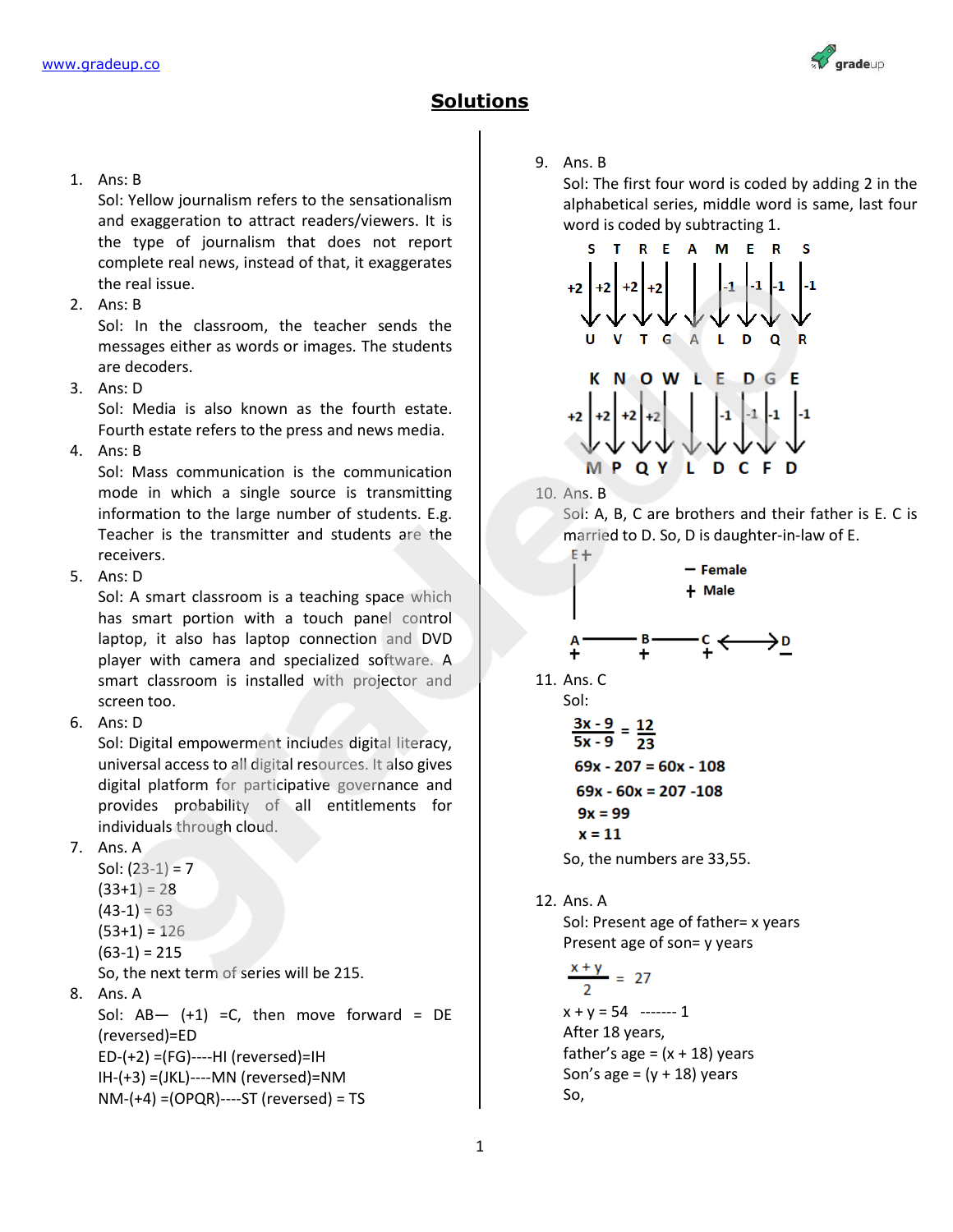$x + 18 = 2 (y + 18)$  $x + 18 = 2y + 36$  $x - 2y = 18$  ---- 2 Put value of 1 in 2, 54-y-2y=18 3y=36 y=12, x=42

present age of father= 42 years. present age of son= 12 years.

13. Ans. C

Sol: According to the passage, a political novel often turns out to be a novel with its own politics. (Reference line in passage: A political novel often turns out be not merely a novel about politics but a novel with a politics of its own.)

14. Ans. B

Sol: A political novel only talks about writer's perception.

15. Ans. B

Sol: The constructs of politics by its nature is all about the ideas and ideologies.

(Reference line in passage: Another reason why politics does not seem amenable to the highest kind of literary representation seems to arise from the fact that politics by its very nature is constituted of ideas and ideologies.)

16. Ans. D

Sol: Literature deals with the felt reality of human life.

(Reference line in passage: Literature, it is argued, is about human experiences rather than about intellectual abstractions; it deals in what is called the 'felt reality' of human flesh and blood, and in sap and savour (rasa) rather than in arid and lifeless ideas.)

17. Ans. A

Sol: The observation of the novelist, Mary McCarthy reveals unseen felt ideas of today in the novel.

(Reference line in passage: In an extensive discussion of the matter in her book Ideas and the Novel, the American novelist Mary McCarthy observed that 'ideas are still today felt to be unsightly in the novel' though that was not so in 'former days', i.e., in the 18th and 19th centuries.)



18. Ans. A

Sol: When in a group of propositions, one proposition is claimed to follow from the others, that group of propositions is called an Argument.

19. Ans. A

Sol:

| <b>Brilliant</b> | <b>Studious</b> | <b>Obedient</b> | <b>Irregular</b> |
|------------------|-----------------|-----------------|------------------|
| Namita           | Namita          |                 | Namita           |
| Samita           | Samita          | Samita          | Samita           |
| <b>Babita</b>    |                 |                 | <b>Babita</b>    |
|                  |                 | Anita           | Anita            |
|                  |                 | Karabi          | Karabi           |
|                  |                 | Kabita          | Kabita           |

So, Samita alone is brilliant, obedient, irregular and studious.

## 20. Ans: D

Sol: Warrior cannot war without the help of sword, Carpenter cannot work without saw, and Farmer cannot do farming without plough. Same way Author cannot do anything without pen.

21. Ans. D

Sol: A (honest) = U, r, p, s

 $B$  (sincere) =  $X, r, p, q$ 

 $C$  (politician) = p, q, s, Y

Honest and politician but not sincere = Area overlap between A and C but not  $B = s$ 



So, s is the answer.

22. Ans. C

Sol: The above passage is Analogical argument because the man is comparing himself with the woman for the purpose of clarification.

23. Ans. B

Sol: The Proposition 'All wise men are afraid of death' is contradicted because in the question it is mention that wise man are hardly afraid of death, here hardly means difficult. So, from this all wise man are not afraid of death, 'some' can be possible, 'no' can also be possible. Option B contradicts.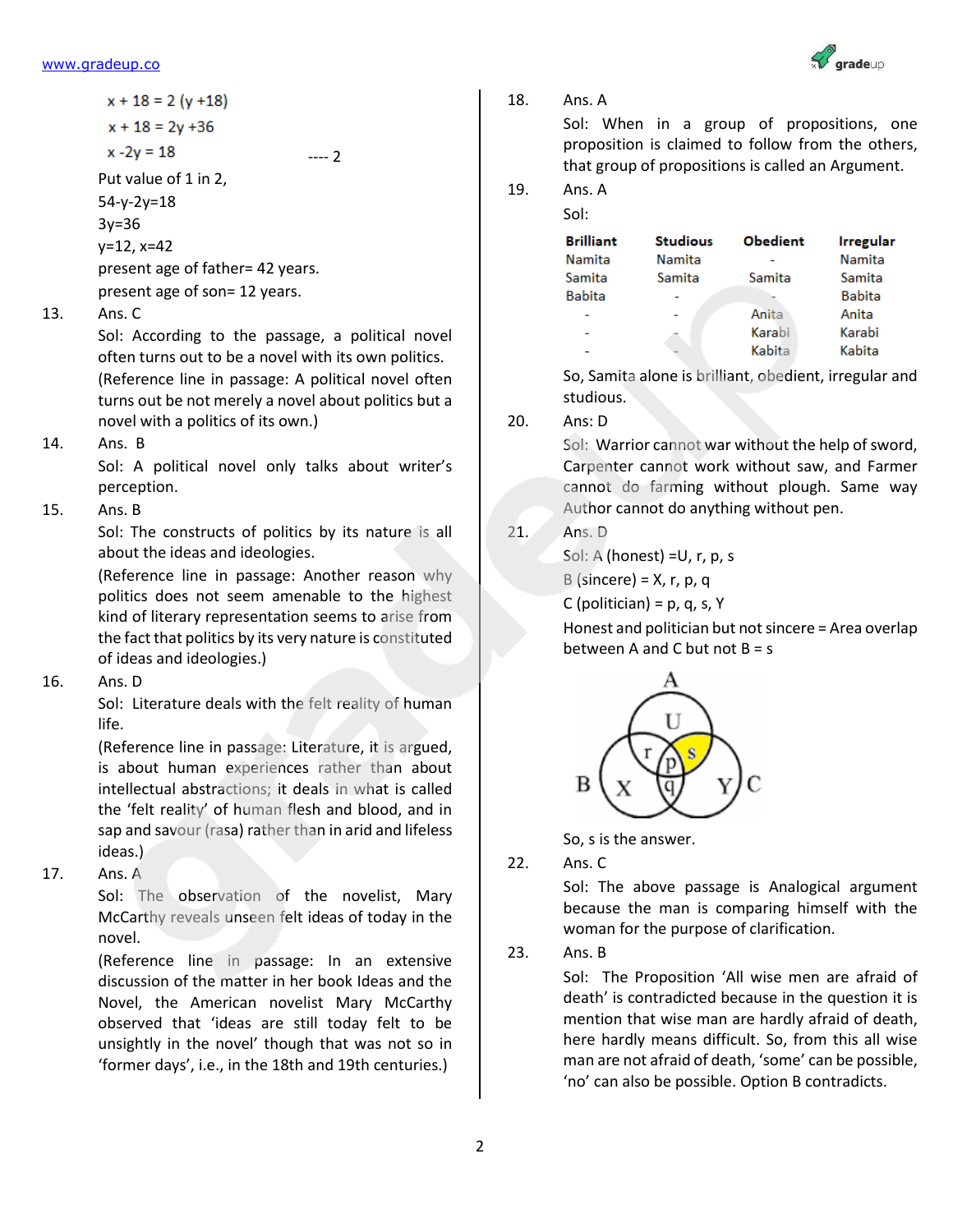[www.gradeup.co](http://www.gradeup.com/)



24. Ans. A  
\nSol: Growth of CO2 from power sector during 2005  
\nto 2009= 800-500= 300 (Just take values of 2009  
\nand 2005 and subtract them)  
\nPercentage growth = (Value in 2009) - (Value in 2005)  
\nPercentage growth = (800-500)/500 \* 100  
\n= 300/500 X 100= 60%  
\nAns. D  
\nSol:  
\nPercentage growth = (Value in 2009) - (Value in 2005)  
\nSol:  
\nPercentage growth = (Value in 2009) - (Value in 2005)  
\n  
\nPower: %= (800-500)/500 X 100= 60%  
\nIndustry: %= (800-500)/200 X 100= 125%  
\nCommental: %= (320-150)/150 X 100= 113%  
\nAgriculture: %= (180-100)/100 X 100= 103%  
\nDonestic: %= (180-100)/100 X 100= 103%  
\nSo, the maximum growth in CO<sub>2</sub> is Agriculture.  
\nSol: Total emissions of CO<sub>2</sub> in 2005=  
\n500+200+150+80+100= 1030  
\nTotal earnings of CO<sub>2</sub> in 2009=  
\n800+450+320+200+180= 1950  
\nPercentage growth = (Value in 2005)  
\n
$$
[Value in 2005]
$$
  
\n
$$
[Value in 2005]
$$
  
\n
$$
[Value in 2005]
$$
  
\n
$$
[Value in 2005]
$$
  
\n
$$
[Value in 2005]
$$
  
\n
$$
[Value in 2005]
$$
  
\n
$$
[Value in 2005]
$$
  
\n
$$
[Value in 2005]
$$
  
\n
$$
[Value in 2005]
$$
  
\n
$$
[Value in 2005]
$$
  
\n
$$
[Value in 2005]
$$
  
\n
$$
[Value in 2005]
$$
  
\n
$$
[Value in 2
$$

So, the contribution (%) of industry to total sectorial  $CO<sub>2</sub>$  emissions was minimum in year 2005.

- 30. Ans. C Sol: Symbols A-F are used in hexadecimal number system. It has 16 digits. 0 to 9 and  $A=10$ ,  $B=11$ ,  $C=12$ ,  $D=13$ ,  $E=14$ ,  $F=15$ .
- 31. Ans. B Sol: Chrome is a web browser. Google, Yahoo and Bing are the search engines. 32. Ans. A
	- Sol: CSS stands for Cascading Style Sheet. It is a mechanism of adding style to web document. CSS is used to define the font, font size, font weight, its position, and other visual settings.
- 33. Ans. C

Sol: MOOC stands for Massive Open Online Course. It is an online course that aims at unlimited participation and access through internet or web. It helps to reach to the students who are in remote areas.

34. Ans. A  $C_2$ 

| ◡◡ ・                                             |
|--------------------------------------------------|
| $35/2$ : quotient=17, remainder=1                |
| 17/2: quotient=8, remainder=1                    |
| 8/2: quotient=4, remainder=0                     |
| $4/2$ : quotient=2, remainder=0                  |
| $2/2$ : quotient=1, remainder=0                  |
| $1/2$ : quotient=0, remainder=1                  |
| So, we consider the values of remainder from the |
| bottom to top. i.e. 100011                       |
| So, 35= 100011 in binary.                        |
|                                                  |

35. Ans. B

Sol: .gif, .jpg, .bmp, .png are used as extensions for image data. These images can be defined through different extensions like .gif, .jpg naming few.

36. Ans. A

Sol: Worldwide, agriculture accounts for around 67% of all water consumption, compared to 23% for industry and 10% for domestic use.

37. Ans. C

Sol: Chlorofluorocarbons released into the atmosphere since the 1930s in various applications like in air-conditioning, refrigeration, blowing agents in foams, etc. One of the anthropogenic sources of gaseous pollutants chlorofluorocarbons (CFCs) in air is in Foam Industry.

38. Ans. B

Sol: China: 10,641,789 kt USA: 5,172,338 kt India: 2,454,968 kt Russia: 1,760,895 kt

China > U.S.A > India > Russia

39. Ans. B

Sol: World Health Day: 7th April World Population Day: 11th July World Ozone Day: 16th September World AIDS Day: 1st December